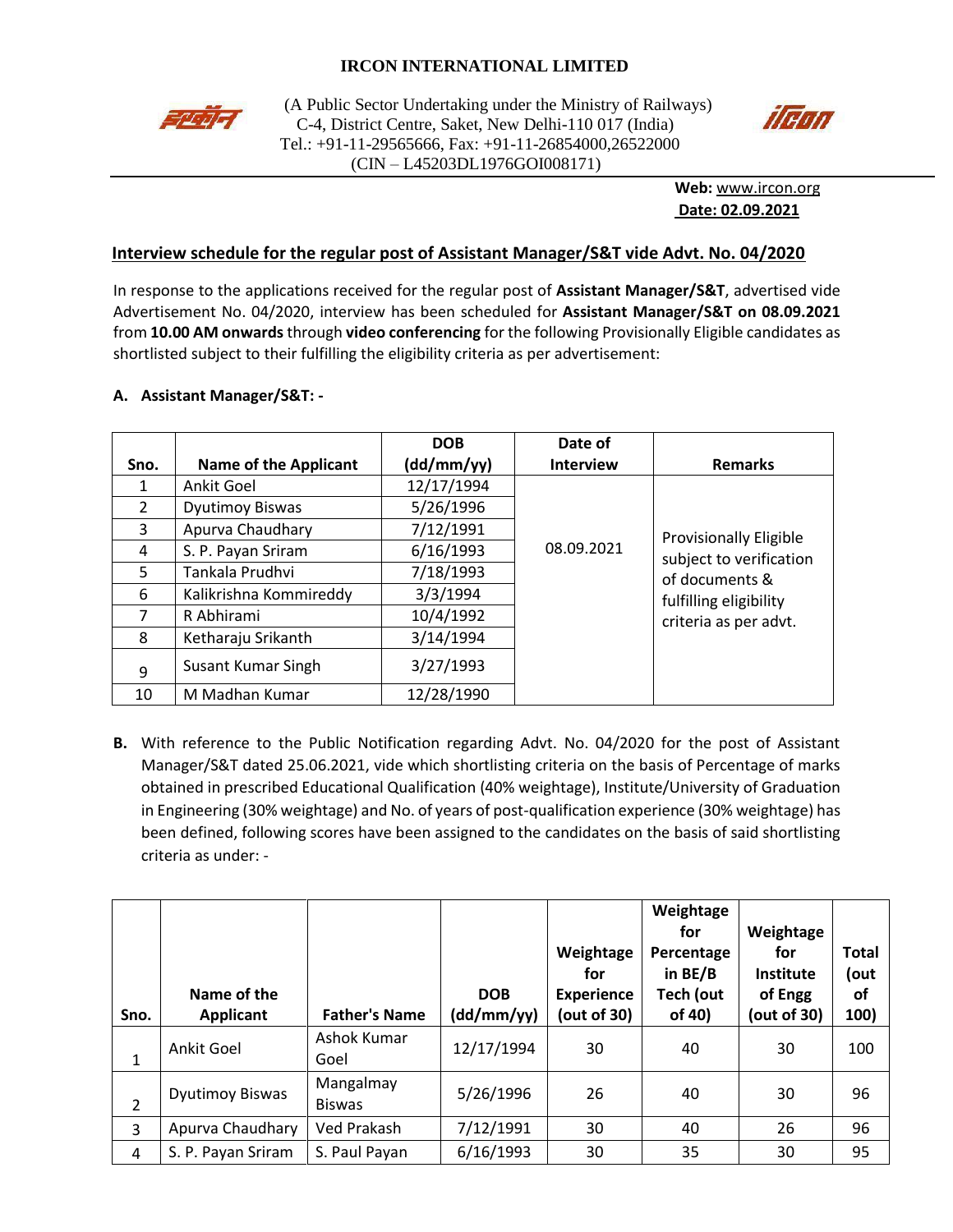| 5              | Tankala Prudhvi              | T. Rajeswara<br>Rao                | 7/18/1993  | 30 | 35 | 26 | 91 |
|----------------|------------------------------|------------------------------------|------------|----|----|----|----|
| 6              | Kalikrishna<br>Kommireddy    | Vishnumurthy<br>Kommireddy         | 3/3/1994   | 30 | 35 | 26 | 91 |
| $\overline{7}$ | R Abhirami                   | R Rajendiran                       | 10/4/1992  | 24 | 40 | 26 | 90 |
| 8              | Ketharaju Srikanth           | Ramachandraiah                     | 3/14/1994  | 24 | 40 | 26 | 90 |
| 9              | <b>Susant Kumar</b><br>Singh | Saroj kumar<br>singh               | 3/27/1993  | 28 | 40 | 22 | 90 |
| 10             | M Madhan Kumar               | K Masilamani                       | 12/28/1990 | 30 | 30 | 30 | 90 |
| 11             | Jayesh Gupta                 | Rajesh Gupta                       | 3/12/1995  | 30 | 30 | 28 | 88 |
| 12             | Deepak Singh<br>Gulia        | Shyam singh                        | 2/28/1991  | 30 | 30 | 28 | 88 |
| 13             | A Shashank                   | A Siva Kumar                       | 10/15/1997 | 22 | 35 | 30 | 87 |
| 14             | Malapala<br>Pulikonda        | malapala<br>Ramanjaneyulu          | 7/10/1994  | 30 | 30 | 26 | 86 |
| 15             | Nalamolu Koti<br>Reddy       | Nalamolu<br>Venkateshwara<br>Reddy | 4/7/1992   | 30 | 30 | 26 | 86 |
| 16             | Manjistha Das                | Pradyut Kumar<br>Das               | 10/2/1994  | 24 | 35 | 26 | 85 |
| 17             | Rajpal Roj                   | Ganesh Ram Roj                     | 6/19/1997  | 22 | 35 | 28 | 85 |
| 18             | Shubham Raj                  | Murari Prasad                      | 1/21/1993  | 24 | 35 | 26 | 85 |
| 19             | Pullela Venkata<br>Karthik   | Pullela<br>Subrahmanyam            | 6/11/1996  | 28 | 30 | 26 | 84 |
| 20             | Arnab Kumar De               | Bimal kumar De                     | 2/26/1993  | 28 | 40 | 16 | 84 |
| 21             | <b>NIKHIL BHATT</b>          | Dwarika Prasad<br><b>Bhatt</b>     | 8/30/1997  | 22 | 40 | 22 | 84 |
| 22             | Akshaya Kumar<br>Gupta       | Naresh Kumar<br>Gupta              | 4/21/1997  | 30 | 30 | 24 | 84 |
| 23             | Vikrram Singh<br>Meena       | Late Motilal<br>Meena              | 8/31/1991  | 30 | 25 | 28 | 83 |
| 24             | Ashish Kumar                 | Upendra Kumar                      | 7/1/1996   | 26 | 35 | 22 | 83 |
| 25             | Gyansu                       | Ram Kishore<br>Sharma              | 10/13/1997 | 22 | 35 | 24 | 81 |
| 26             | Adarsh Kumar                 | Ratan Kumar<br>Srivastava          | 12/15/1990 | 30 | 25 | 26 | 81 |
| 27             | Thodeti Sahiti               | T. Krupa Rao                       | 8/5/1993   | 30 | 25 | 26 | 81 |
| 28             | Md.Tanweerul<br>Haque        | Md.Nayeemul<br>Haque               | 3/1/1992   | 30 | 25 | 26 | 81 |
| 29             | Krishnendu Saha              | <b>Brojo Gopal</b><br>Saha         | 10/21/1990 | 30 | 40 | 10 | 80 |
| 30             | Kovi Vishnu Babu             | K Narayana<br>Naidu                | 8/16/1994  | 28 | 40 | 12 | 80 |
| 31             | Eswar Lal Sharma             | Parmatma<br>Sharma                 | 1/20/1993  | 30 | 30 | 20 | 80 |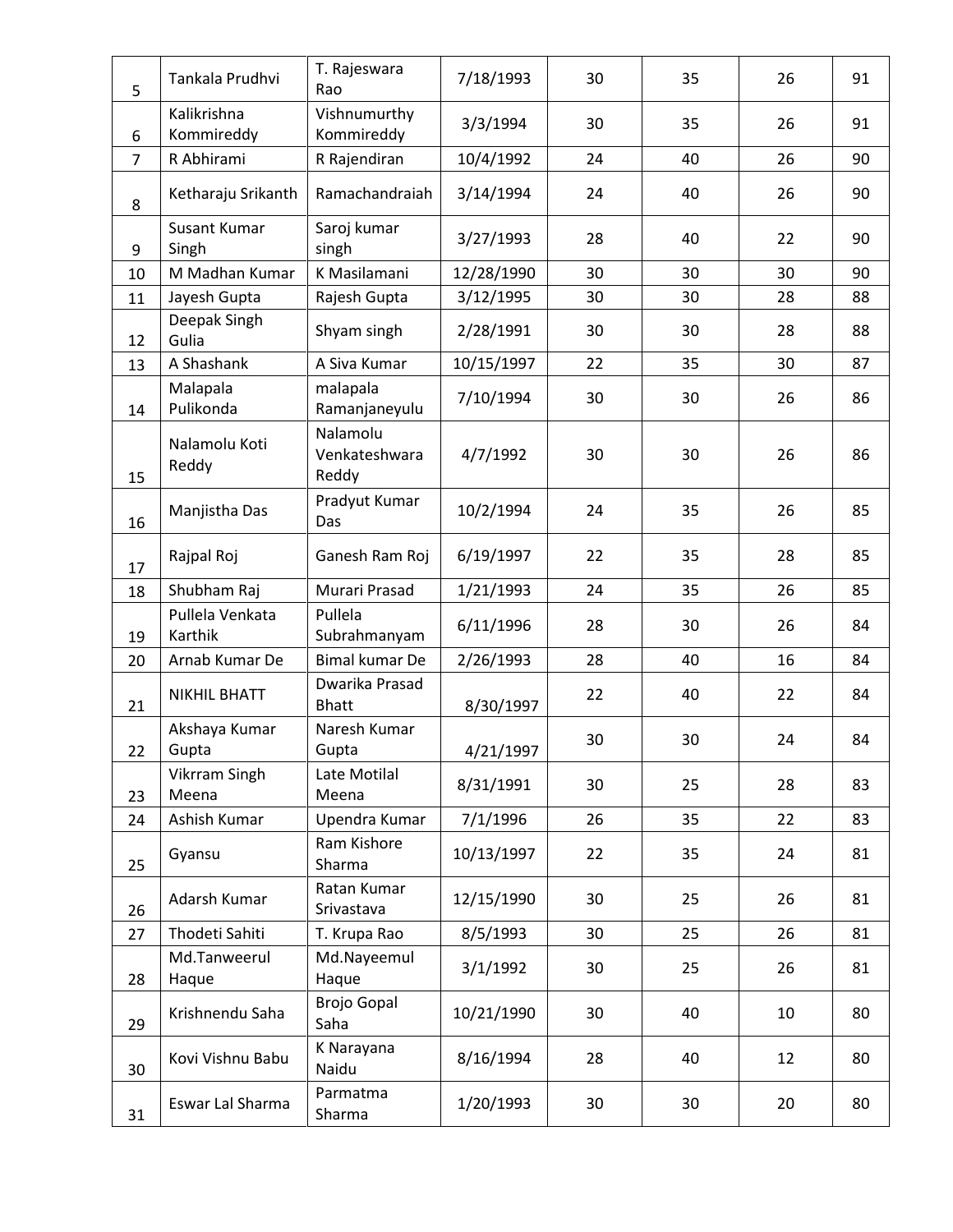| 32 | Priyanka Prasad                      | Rajendra Prasad                      | 8/19/1992  | 28 | 30 | 22 | 80 |
|----|--------------------------------------|--------------------------------------|------------|----|----|----|----|
| 33 | Vara Manohar<br>Raju                 | Vara David Raju                      | 5/4/1995   | 24 | 30 | 26 | 80 |
| 34 | Vandana Arora                        | Shiv Kumar<br>Arora                  | 12/20/1991 | 30 | 40 | 10 | 80 |
| 35 | Mayank Verma                         | Anil Verma                           | 4/16/1989  | 30 | 40 | 10 | 80 |
| 36 | G. Tamilselvan                       | U.Gopal                              | 6/10/1984  | 30 | 20 | 30 | 80 |
| 37 | Anupriya Kapoor                      | Karan Kapoor                         | 1/14/1992  | 30 | 40 | 10 | 80 |
| 38 | Avinash Kumar<br>Jugran              | Sampurna Nand<br>Jugran              | 2/28/1994  | 30 | 40 | 10 | 80 |
| 39 | <b>Uttam Kumar</b>                   | Balram Yadav                         | 12/28/1992 | 30 | 40 | 10 | 80 |
| 40 | Shrishti<br>Maheshwari               | Santosh<br>Maheshwari                | 9/1/1993   | 30 | 40 | 10 | 80 |
| 41 | Narayanapuram<br>Bhagyalakshmi       | Lakshmayya                           | 5/3/1991   | 28 | 25 | 26 | 79 |
| 42 | Prince Azad                          | Sunder Lal                           | 5/29/1994  | 22 | 35 | 22 | 79 |
| 43 | Pradipta Ghosh                       | Late. keshob<br>Chandra Ghosh        | 10/4/1993  | 28 | 40 | 10 | 78 |
| 44 | Ankush Sanjiv<br><b>Bisen</b>        | Sanjiv Bisen                         | 7/30/1992  | 30 | 30 | 18 | 78 |
| 45 | Dudi Murali                          | Dudi Venkata<br>Ramana               | 7/4/1991   | 22 | 30 | 26 | 78 |
| 46 | Vedashree .K                         | Kumar.S                              | 2/10/1995  | 22 | 30 | 26 | 78 |
| 47 | Tenneti Subhash<br>Sarma             | Tenneti<br>Srinivasa Rao             | 8/27/1998  | 22 | 30 | 26 | 78 |
| 48 | Arpita Srivastava                    | Ved Prakash<br>Srivastava            | 3/28/1993  | 28 | 40 | 10 | 78 |
| 49 | <b>Navin Ratical</b><br><b>Badge</b> | Ratical Badge                        | 1/1/1987   | 30 | 25 | 22 | 77 |
| 50 | Ankit Kumar<br><b>Bhakar</b>         | Rajendra kumar<br><b>Bhakar</b>      | 6/10/1992  | 30 | 35 | 12 | 77 |
| 51 | Metta Abhilash                       | Metta<br>Kasavayya                   | 4/16/1994  | 30 | 20 | 26 | 76 |
| 52 | Deepanshi Yadav                      | <b>Bhoodev Singh</b><br>Yadav        | 1/9/1993   | 30 | 35 | 10 | 75 |
| 53 | Abhishek Dubey                       | Santosh Dubey                        | 3/1/1992   | 30 | 35 | 10 | 75 |
| 54 | Reeta Kumari                         | Dinesh Kumar                         | 12/11/1991 | 30 | 35 | 10 | 75 |
| 55 | Bhrigu Raj Sharma                    | G.K. Sharma                          | 4/13/1991  | 30 | 35 | 10 | 75 |
|    | Debendra                             | Ganesh Prasad                        | 8/4/1992   | 30 | 35 | 10 | 75 |
| 56 | Mohapatra                            | Mohapatra                            |            |    |    |    |    |
| 57 | Sahani Manisha<br>Krishnamurari      | Krishnamurari<br>Ramanayan<br>Sahani | 12/6/1993  | 30 | 35 | 10 | 75 |
| 58 | Soni Kumari                          | Lt. Ramjee<br>Prasad                 | 8/31/1993  | 30 | 35 | 10 | 75 |
| 59 | Abhishek Mishra                      | Subhash<br>Chandra Mishra            | 2/4/1991   | 30 | 35 | 10 | 75 |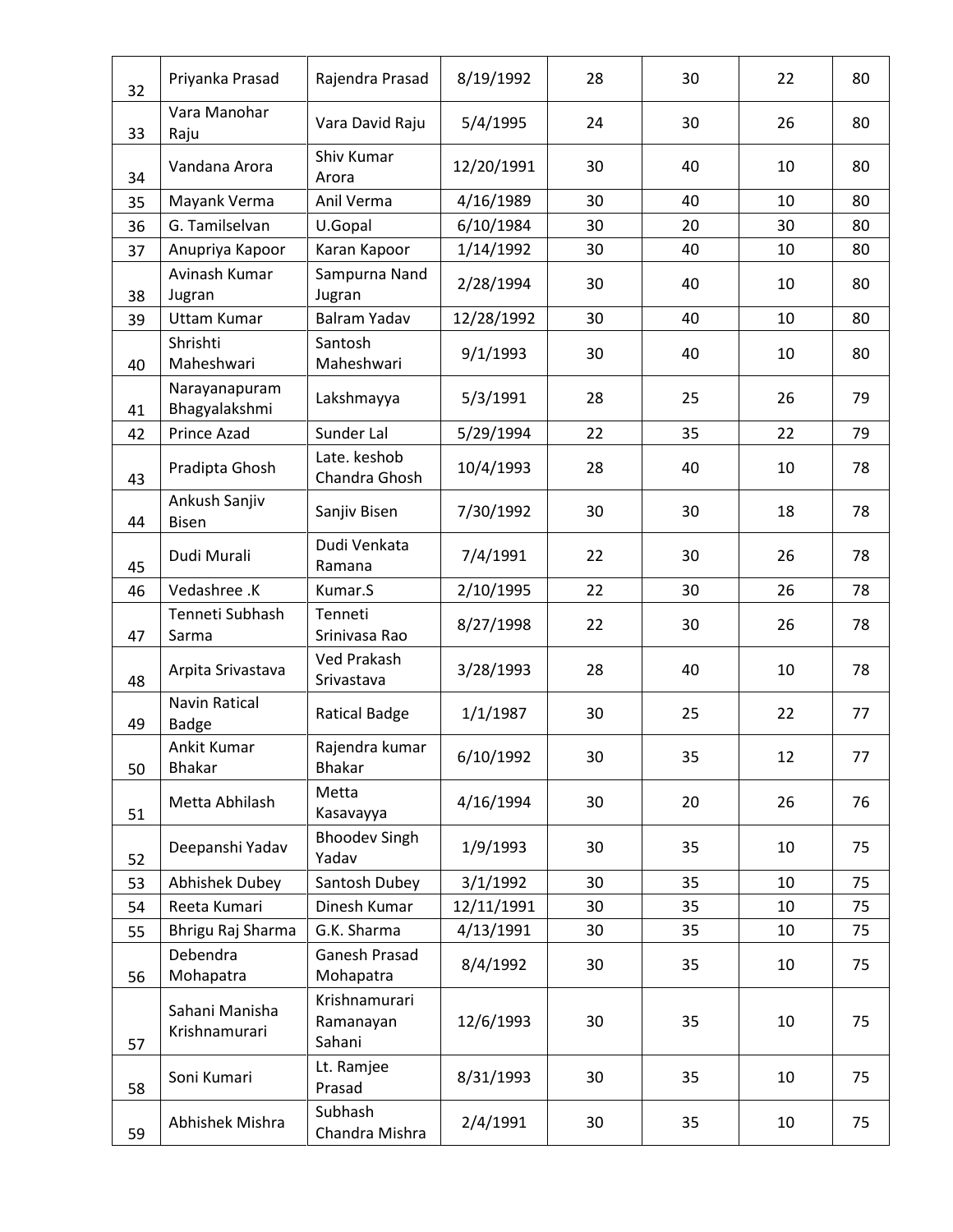| 60 | Sheeba Siddiqui                    | Mohammad<br>Ishtiyak Siddiqui | 5/30/1995  | 24 | 40 | 10 | 74 |
|----|------------------------------------|-------------------------------|------------|----|----|----|----|
| 61 | Shree Kumar<br>Mishra              | Jayaprakash<br>Narayan Mishra | 3/2/1995   | 26 | 25 | 22 | 73 |
| 62 | Gautam Kumar<br>Ranjan             | Amre4sh Kumar<br>Mahto        | 6/23/1993  | 22 | 35 | 16 | 73 |
| 63 | Deepika Yadav                      | Dev Kumar                     | 11/4/1996  | 28 | 35 | 10 | 73 |
| 64 | Ajay Kumar                         | Awadesh Kumar                 | 10/6/1990  | 28 | 35 | 10 | 73 |
| 65 | Ajit Kumar Singh                   | Surendra Pratap<br>Singh      | 5/19/1992  | 28 | 35 | 10 | 73 |
| 66 | Saloni                             | Shiv Nath Gupta               | 8/13/1991  | 28 | 35 | 10 | 73 |
| 67 | Kundan Kumar                       | Upendra Sah                   | 12/15/1993 | 28 | 20 | 24 | 72 |
| 68 | Jay Kishan Singh                   | Sanjay Kumar<br>Singh         | 2/12/1994  | 30 | 25 | 16 | 71 |
| 69 | Ramashish Verma                    | Vikram Verma                  | 2/1/1994   | 26 | 35 | 10 | 71 |
| 70 | Ram Kumar Yadav                    | Tulsi Ram Yadav               | 8/10/1994  | 26 | 35 | 10 | 71 |
| 71 | Rudranil Tikadar                   | Ramesh<br>Chandra Tikadar     | 9/17/1993  | 30 | 25 | 16 | 71 |
| 72 | Avvaru Raghu<br>Vamsi Krishna      | A Srinivasa Rao               | 6/12/1995  | 30 | 30 | 10 | 70 |
| 73 | Abhishek Singh<br>Rajawat          | Gyanendra<br>Singh Rajawat    | 12/12/1990 | 30 | 30 | 10 | 70 |
| 74 | Srinivasa Laxmi<br>Manas Gollapudi | G. Radha<br>Krishna           | 2/6/1991   | 30 | 30 | 10 | 70 |
| 75 | Swarnava<br>Banerjee               | Gautam<br>Banerjee            | 1/13/1990  | 30 | 30 | 10 | 70 |
| 76 | Janmejaya<br>Chhotaray             | Kishore Ch.<br>Chhotaray      | 5/15/1991  | 30 | 30 | 10 | 70 |
| 77 | Subrangshu<br>Chatterjee           | Samiron<br>Chatterjee         | 12/17/1991 | 30 | 30 | 10 | 70 |
| 78 | Dukka Prabhakar                    | Dukka Ganniraju               | 8/26/1992  | 24 | 20 | 26 | 70 |
| 79 | Suraj Singh                        | Sher singh<br>Sumbria         | 12/30/1985 | 30 | 30 | 10 | 70 |
| 80 | Mekala Goutham                     | Mekala<br>Durgaiah            | 6/16/1997  | 24 | 20 | 26 | 70 |
| 81 | Soni Kumari                        | Late. Ramjee<br>Prasad        | 8/31/1993  | 30 | 30 | 10 | 70 |
| 82 | Shubham singh<br><b>Baghel</b>     | Munni lal singh<br>baghel     | 1/15/1992  | 30 | 30 | 10 | 70 |
| 83 | Prateek Kumar                      | Deepak Kumar<br>Sahay         | 1/29/1991  | 30 | 30 | 10 | 70 |
| 84 | Tejendra Prabha<br>Krishnan        | Radha Krishna<br>Singh        | 12/28/1991 | 30 | 30 | 10 | 70 |
| 85 | Parveen Bhankar                    | Rohtash<br>Bhankar            | 3/31/1991  | 30 | 30 | 10 | 70 |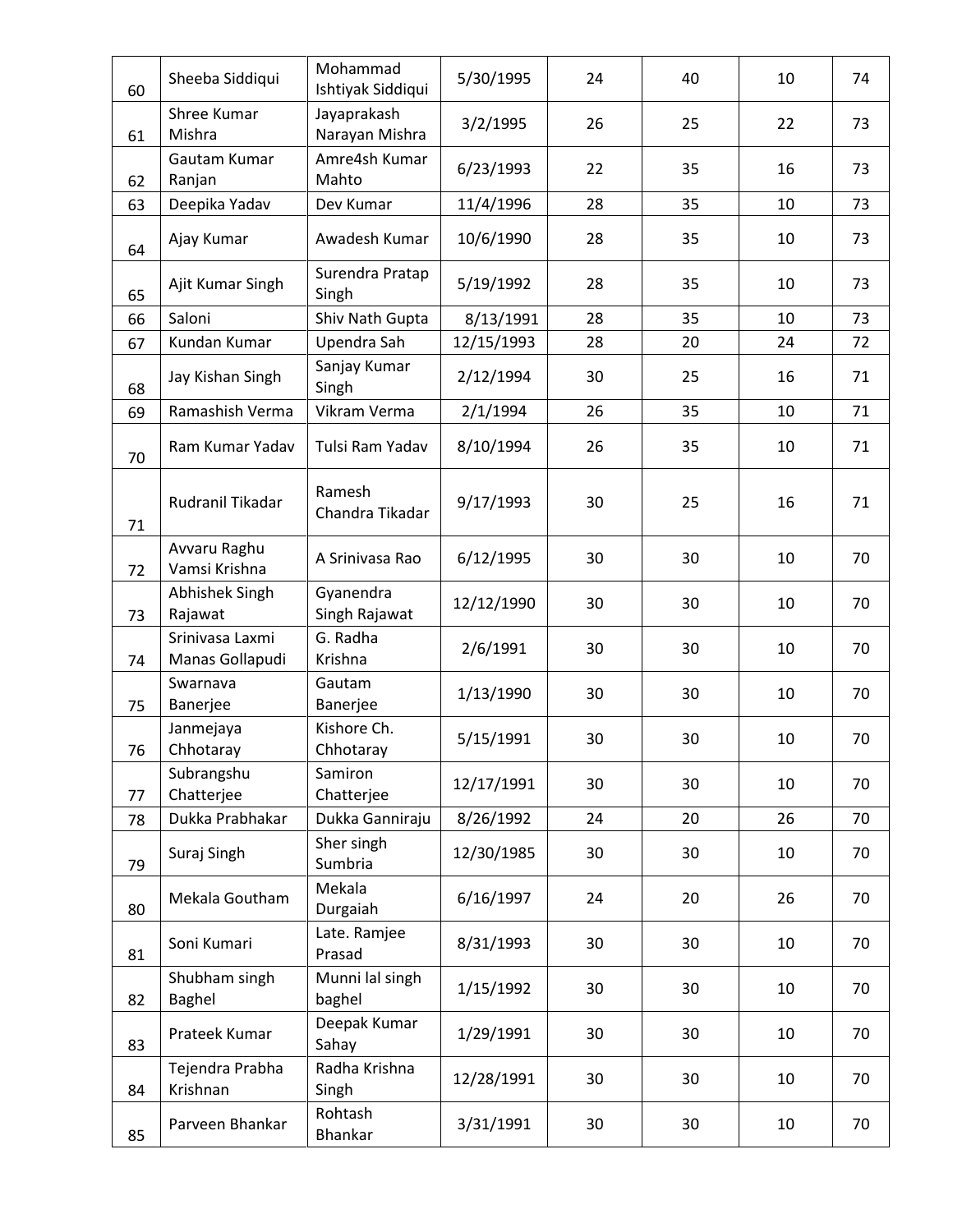| 86  | Keshav Kumar<br>Soni                | Rajendra Kumar<br>Soni            | 3/4/1993   | 30 | 30 | 10 | 70 |
|-----|-------------------------------------|-----------------------------------|------------|----|----|----|----|
| 87  | <b>UTKARSH</b><br><b>TRIPATHI</b>   | SHAKTI KRISHNA<br><b>TRIPATHI</b> | 9/21/1992  | 28 | 30 | 12 | 70 |
| 88  | Ravi Kushwaha                       | Dinesh<br>Kushwaha                | 10/14/1996 | 24 | 35 | 10 | 69 |
| 89  | Aseem Mahajan                       | Rajni Kant                        | 9/17/1992  | 24 | 35 | 10 | 69 |
| 90  | Barnali Barman                      | Tabindra Nath<br>Barman           | 5/21/1991  | 28 | 30 | 10 | 68 |
| 91  | Jagriti Tripathi                    | Anil Kant<br>Tripathi             | 10/8/1992  | 28 | 30 | 10 | 68 |
| 92  | Patel Hardikkumar<br>Jagdishbhai    | Patel<br>Jagdishbhai<br>Babubhai  | 8/26/1992  | 28 | 30 | 10 | 68 |
| 93  | Aquib Jawed                         | Jawed Akhtar                      | 4/11/1992  | 28 | 30 | 10 | 68 |
| 94  | Ram Vyas                            | Prem Prakash<br>Vyas              | 12/9/1994  | 28 | 30 | 10 | 68 |
| 95  | Abhishek Tomar                      | <b>Brajesh Singh</b>              | 5/19/1991  | 28 | 30 | 10 | 68 |
| 96  | Puja Kumari                         | Rabi Kant Tiwari                  | 3/20/1995  | 22 | 30 | 16 | 68 |
| 97  | Rohit Kumar<br>Gupta                | JK Gupta                          | 1/14/1996  | 22 | 35 | 10 | 67 |
| 98  | Saurabh Kumar                       | J Prasad                          | 10/25/1992 | 22 | 35 | 10 | 67 |
| 99  | Manish Tomar                        | Rambir Singh                      | 7/6/1997   | 22 | 35 | 10 | 67 |
| 100 | Afsal Lais                          | Saheer A.A                        | 6/23/1997  | 22 | 35 | 10 | 67 |
| 101 | Mukthinuthalapati<br>L N Phaneendra | M Veerabhadra<br>Rao              | 1/1/1996   | 22 | 35 | 10 | 67 |
| 102 | MD. Tauseef Iqbal                   | MD Taiyab<br>Hussain              | 1/20/1993  | 26 | 30 | 10 | 66 |
| 103 | Uma Yadav                           | Khan Chand<br>Yadav               | 7/1/1994   | 26 | 30 | 10 | 66 |
| 104 | Nivedita Mohan                      | Mohan Singh                       | 9/2/1996   | 0  | 40 | 26 | 66 |
| 105 | Rahul Tiwari                        | Ramesh<br>Chandra Tiwari          | 5/17/1991  | 26 | 30 | 10 | 66 |
| 106 | Manmohan<br>Kinthali                | Ramesh Kinthali                   | 4/29/1996  | 26 | 30 | 10 | 66 |
| 107 | Chandan Kumar                       | Mukhdev Singh                     | 1/1/1993   | 30 | 25 | 10 | 65 |
| 108 | Amardeep Modi                       | Yogendra Prasad<br>Modi           | 12/18/1991 | 30 | 25 | 10 | 65 |
| 109 | Abhishek Shama                      | Naresh Kumar<br>Sharma            | 1/19/1993  | 30 | 25 | 10 | 65 |
| 110 | Vibhanshu<br>Tripathi               | Brijesh Chandra<br>Tripathi       | 10/22/1994 | 30 | 25 | 10 | 65 |
| 111 | Shivam Awasthi                      | L.P Awasthi                       | 11/7/1993  | 30 | 25 | 10 | 65 |
| 112 | Mapari Satish<br>Laxmanrao          | Mapari Laxman<br>Rambhau          | 7/17/1991  | 30 | 25 | 10 | 65 |
| 113 | Amir Abass Shah                     | Mohd Abass<br>Shah                | 11/2/1988  | 30 | 25 | 10 | 65 |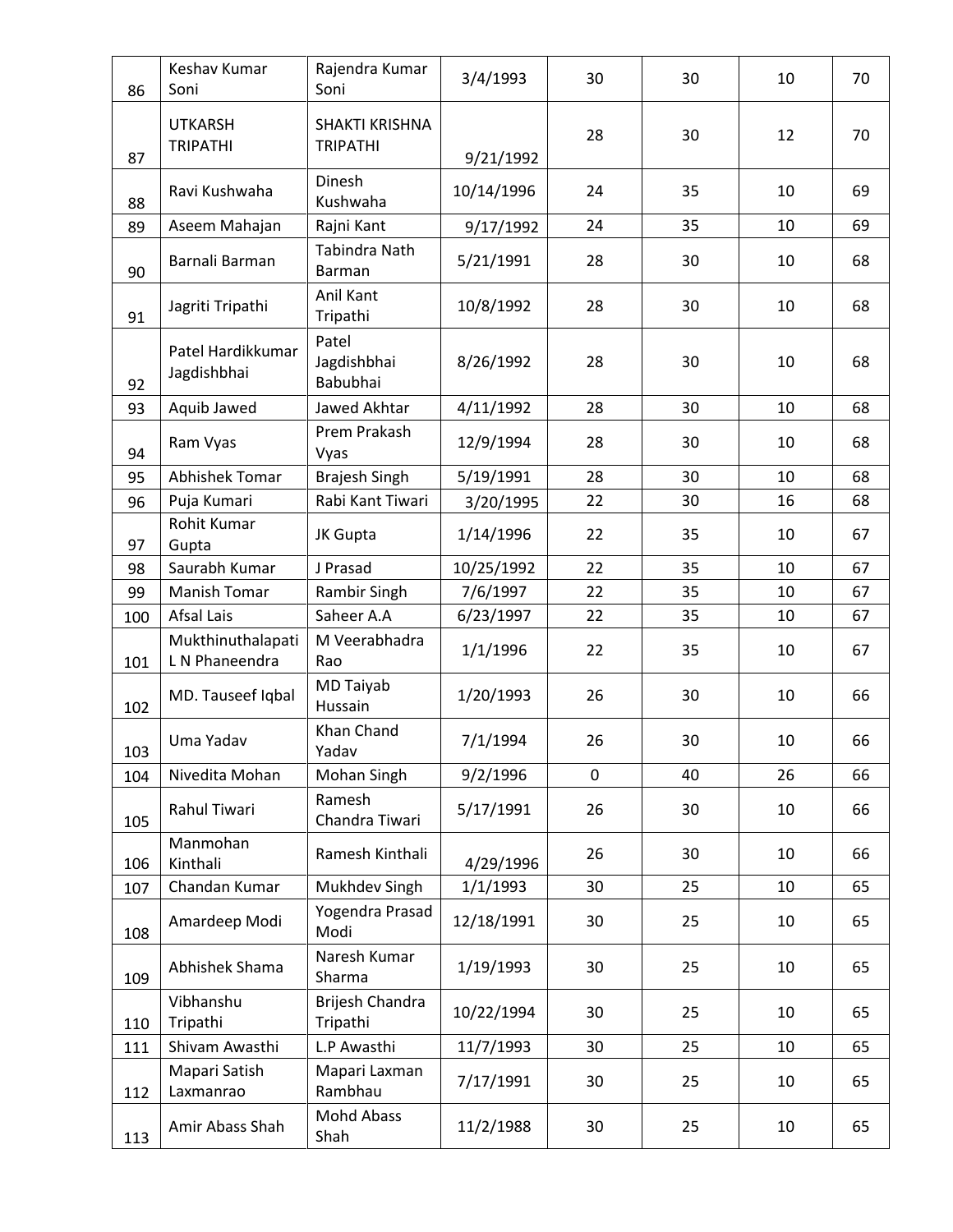| 114 | Kommoji Ravi<br>Kumar                | Kommoji<br>Kukkalaiah        | 7/29/1995  | 30          | 25 | 10 | 65 |
|-----|--------------------------------------|------------------------------|------------|-------------|----|----|----|
| 115 | Sanjaya Kumar<br>Sahoo               | <b>Bipin Bihari</b><br>Sahoo | 7/12/1995  | 30          | 25 | 10 | 65 |
| 116 | Shubham Verma                        | Brajmohan<br>Verma           | 7/1/1993   | 24          | 30 | 10 | 64 |
| 117 | Divyanshu Shukla                     | Sanjay Kumar<br>Shukla       | 8/21/1997  | 24          | 30 | 10 | 64 |
| 118 | Manoj Kumar<br>Rawani                | Mahabir Rawani               | 2/20/1993  | 28          | 25 | 10 | 63 |
| 119 | Vikas Ranjan                         | Dilip Kumar                  | 7/6/1995   | 28          | 25 | 10 | 63 |
| 120 | <b>Dharmesh</b><br>Agrawal           | Kailash Chand<br>Agrawal     | 12/24/1992 | 28          | 25 | 10 | 63 |
| 121 | Aniruddha<br>Ramdas Kawale           | Ramdas Nanuji<br>Kawale      | 7/5/1991   | 28          | 25 | 10 | 63 |
| 122 | Md. Sarfraz                          | Md. Abul Kalam               | 10/10/1994 | 28          | 25 | 10 | 63 |
| 123 | Aseem Mahajan                        | Rajni Kant                   | 9/17/1992  | 28          | 25 | 10 | 63 |
| 124 | Shankul Saini                        | Suraj Pal Singh              | 3/31/2001  | $\mathbf 0$ | 40 | 22 | 62 |
| 125 | Abhishek Mishra                      | Satyanand<br>Mishra          | 6/29/1994  | 22          | 30 | 10 | 62 |
| 126 | Garima Chawla                        | Naresh Chawla                | 5/30/1996  | $\mathbf 0$ | 40 | 22 | 62 |
| 127 | Mousumi Biswas                       | Prabhash<br>chandra biswas   | 5/24/1991  | 22          | 30 | 10 | 62 |
| 128 | Rishabh Mishra                       | Akhilesh Mishra              | 7/7/1998   | 22          | 30 | 10 | 62 |
| 129 | Ayusha Nayak                         | Umesh Chandra<br>Nayak       | 4/7/1996   | 22          | 30 | 10 | 62 |
| 130 | Suman Rajak                          | S.N. Rajak                   | 2/26/1990  | 22          | 30 | 10 | 62 |
| 131 | Luv Goyal                            | Yash Goyal                   | 3/2/1998   | $\pmb{0}$   | 40 | 22 | 62 |
| 132 | Ashutosh Sharma                      | Dr. Yogendra<br>Kumar Sharma | 8/22/1996  | 26          | 25 | 10 | 61 |
| 133 | Vishal Siwach                        | Jagdish Siwash               | 8/25/1992  | 26          | 25 | 10 | 61 |
| 134 | Aryan Chauhan                        | Ranveer Singh<br>Chauhan     | 7/24/1998  | 0           | 35 | 26 | 61 |
| 135 | Majji Hima<br>Prasanna Kumar<br>Raja | M Chandra<br>Sekhar          | 11/29/1996 | $\mathbf 0$ | 35 | 26 | 61 |
| 136 | Kuldeep Chouhan                      | Anil Chouhan                 | 9/20/1992  | 30          | 20 | 10 | 60 |
| 137 | Anjani Kumar                         | Rajbansh Pandit              | 8/14/1995  | 30          | 20 | 10 | 60 |
| 138 | Ankit Kumar                          | Krishan Pal<br>Singh         | 6/28/1993  | 30          | 20 | 10 | 60 |
| 139 | Rituraj Kumar                        | Bhupinder<br>Kumar           | 1/1/1991   | 30          | 20 | 10 | 60 |
| 140 | Ranjan Kumar<br>Mohanty              | Sridhar Ghadai               | 6/28/1985  | 30          | 20 | 10 | 60 |
| 141 | Mohit Sahrawat                       | Rajendra singh               | 4/19/1992  | 30          | 20 | 10 | 60 |
| 142 | Pankaj Prasad                        | Vikramaditya<br>Prasad       | 4/10/1993  | 24          | 20 | 16 | 60 |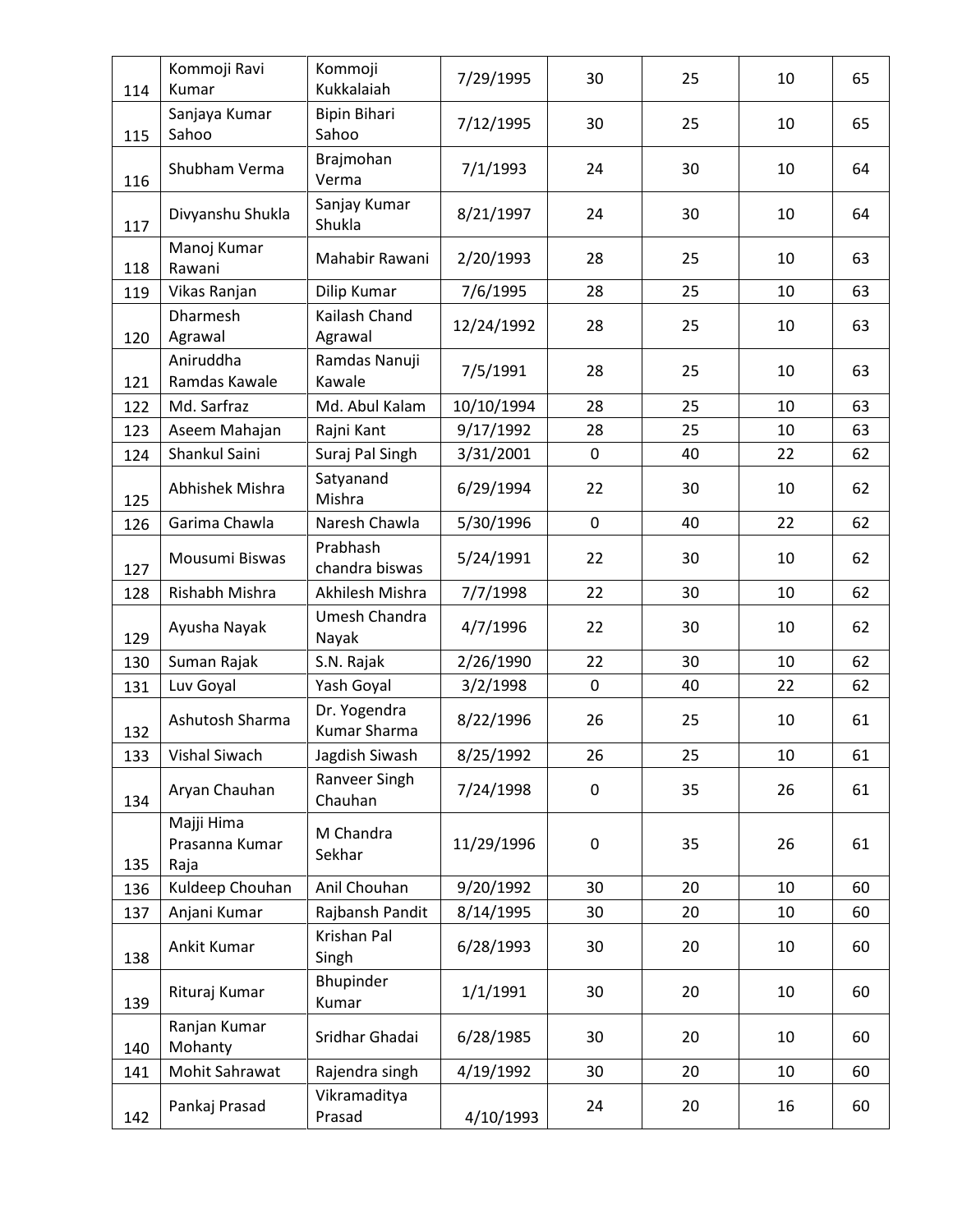| 143 | Abhishek Kumar<br>Bhashker | Sudama                         | 5/26/1996  | 24          | 25 | 10 | 59 |
|-----|----------------------------|--------------------------------|------------|-------------|----|----|----|
| 144 | Bhumika Paharia            | Nandlal Paharia                | 8/10/1992  | 24          | 25 | 10 | 59 |
| 145 | Prafful Gautam             | <b>Bharat Singh</b><br>Gautam  | 11/11/1993 | 24          | 25 | 10 | 59 |
| 146 | Sanjeev Kumar Rai          | Dhram Nath<br>Kumar Rai        | 1/1/1992   | 28          | 20 | 10 | 58 |
| 147 | Shivam Arya                | Ramchandra<br>Arya             | 8/22/1990  | 28          | 20 | 10 | 58 |
| 148 | Rajat Raj                  | Dr. Raghwendra<br>Pratap Singh | 7/23/1994  | 28          | 20 | 10 | 58 |
| 149 | Chandan Kumar              | Ram Chandra<br>Sah             | 1/5/1987   | 28          | 20 | 10 | 58 |
| 150 | Om Prakash<br>Shukla       | Ramji Prasad<br>Shukla         | 12/25/1990 | 22          | 25 | 10 | 57 |
| 151 | Vishal Vijay Dange         | Vijay Dange                    | 4/16/1996  | 22          | 25 | 10 | 57 |
| 152 | Swarnaprava<br>Sutar       | Debendra Nath<br>Sutar         | 5/15/1993  | 22          | 25 | 10 | 57 |
| 153 | Anubhav Thakur             | Manoranjan<br>Thakur           | 3/24/1995  | $\mathbf 0$ | 35 | 22 | 57 |
| 154 | Shaifali Srivastava        | Ajit Kumar<br>Srivastava       | 1/21/1996  | 22          | 25 | 10 | 57 |
| 155 | Subham<br><b>Bhowmick</b>  | Sibesh Chandra<br>Bhowmick     | 3/25/1996  | 22          | 25 | 10 | 57 |
| 156 | R Karthik                  | T S Raju                       | 5/20/1996  | $\mathbf 0$ | 40 | 16 | 56 |
| 157 | Guguloth Anusha            | Guguloth<br>Nageshwar Rao      | 5/3/1993   | 0           | 30 | 26 | 56 |
| 158 | <b>Tiyas Roy</b>           | Samir Kumar<br>Roy             | 3/27/1992  | 26          | 20 | 10 | 56 |
| 159 | Kumdesh Shyam              | Swadesh Kumar<br>Saxena        | 6/1/1993   | 26          | 20 | 10 | 56 |
| 160 | Vishal Sharma              | Late. Arun<br>Kumar Sharma     | 10/14/1995 | 26          | 20 | 10 | 56 |
| 161 | Ankit Kumar<br>Dwivedi     | Suresh Chandra<br>Dwivedi      | 7/6/1997   | 0           | 40 | 16 | 56 |
| 162 | Diddi Katyaeni             | Diddi<br>Jagadeeswara<br>Rao   | 7/1/1991   | 30          | 0  | 26 | 56 |
| 163 | Krishna Kumar<br>Rajak     | Nandlal rajak                  | 11/15/1990 | 24          | 20 | 10 | 54 |
| 164 | Niranjan Kumar<br>Gupta    | Dashrath Prasad<br>Gupta       | 4/10/1991  | 24          | 20 | 10 | 54 |
| 165 | Kartikeya Sharma           | Pankaj Sharma                  | 8/5/1994   | 24          | 20 | 10 | 54 |
| 166 | Shivendra Singh            | S.R Singh                      | 1/13/1991  | 24          | 20 | 10 | 54 |
| 167 | Abhishek Soni              | Dharmpal<br>Prasad Soni        | 10/5/1997  | 0           | 35 | 18 | 53 |
| 168 | <b>Kumar Prasang</b>       | Praveen Kumar<br>Agarwal       | 12/29/1992 | 0           | 25 | 28 | 53 |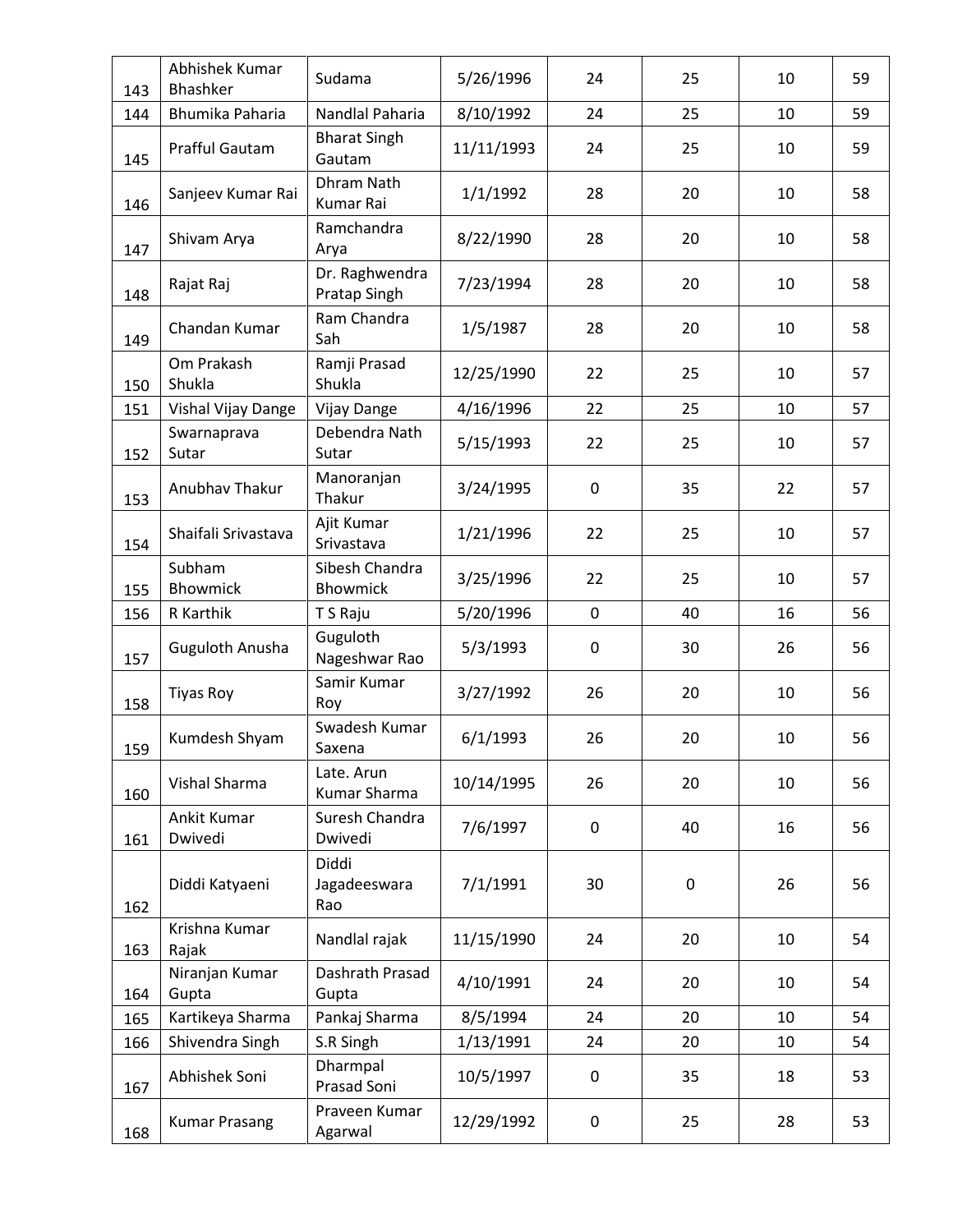| 169 | Mritunjay Mani                | Bhagwan Mani<br>Tripathi    | 7/14/1996  | $\mathbf 0$      | 40 | 12 | 52 |
|-----|-------------------------------|-----------------------------|------------|------------------|----|----|----|
| 170 | Vikash Khoiwal                | Rajmal Khoiwal              | 9/8/1994   | $\mathbf 0$      | 30 | 22 | 52 |
| 171 | Sanjeev Kumar<br>Yadav        | Shiv Shankar<br>Yadav       | 1/15/1995  | 22               | 20 | 10 | 52 |
| 172 | Ashwani kumar                 | Ramsajiwan Jha              | 9/1/1997   | $\mathbf 0$      | 35 | 16 | 51 |
| 173 | Surabathini<br>Veeranjaneyulu | Surabathini<br>Anjaneyulu   | 3/10/1997  | $\mathbf 0$      | 25 | 26 | 51 |
| 174 | Ashish Meena                  | Jagdish Prasad<br>Meena     | 7/2/1997   | $\boldsymbol{0}$ | 25 | 26 | 51 |
| 175 | Darsi Harish                  | Darsi<br>Masthanaiah        | 4/9/1994   | 0                | 40 | 10 | 50 |
| 176 | Satyam Pradhan                | Ram Sagar<br>Pradhan        | 9/4/1994   | $\mathbf 0$      | 40 | 10 | 50 |
| 177 | Patil Swapnil<br>Sudhakar     | Sudhakar patil              | 8/11/1997  | $\mathbf 0$      | 40 | 10 | 50 |
| 178 | Mandula Rachana               | M Giridhara Rao             | 8/27/1999  | $\mathbf 0$      | 40 | 10 | 50 |
| 179 | M.S.P. Rahul                  | M.V.L.Ramesh                | 1/3/1996   | $\pmb{0}$        | 40 | 10 | 50 |
| 180 | Ajay Shukla                   | R S Shukla                  | 10/25/1995 | $\mathbf 0$      | 40 | 10 | 50 |
| 181 | Chetna Sagar                  | Ram Sagar Singh             | 3/16/1993  | $\mathbf 0$      | 40 | 10 | 50 |
| 182 | Girish Kumar                  | Pawan Kumar                 | 1/29/1993  | $\mathbf 0$      | 25 | 24 | 49 |
| 183 | Amit Kumar Singh              | Sher Singh                  | 4/14/1992  | $\mathbf 0$      | 20 | 28 | 48 |
| 184 | Shiv Kumar<br>Meena           | Ram Swaroop<br>Meena        | 3/12/1996  | $\mathbf 0$      | 25 | 22 | 47 |
| 185 | Himanshu Gupta                | Ravindra Gupta              | 7/20/1995  | $\boldsymbol{0}$ | 25 | 22 | 47 |
| 186 | Abhishek<br>Aggarwal          | Narpesh Kumar<br>Aggarwal   | 9/7/1993   | $\boldsymbol{0}$ | 25 | 22 | 47 |
| 187 | Anil Kumar<br>Jangam          | Shiva Shankar<br>Jangam     | 4/13/1992  | $\mathbf 0$      | 20 | 26 | 46 |
| 188 | Ravi Verma                    | Rajesh Kumar                | 7/1/1992   | $\mathbf 0$      | 35 | 10 | 45 |
| 189 | Abel Abbu<br>Varghese         | Abbu Varghese               | 5/29/1997  | $\boldsymbol{0}$ | 35 | 10 | 45 |
| 190 | Nitin Kumar Tyagi             | Rakesh Kumar<br>Tyagi       | 9/10/1994  | $\boldsymbol{0}$ | 35 | 10 | 45 |
| 191 | Rajesh Ranjan<br>Misra        | Dwarika Prasad<br>Misra     | 6/24/1995  | $\pmb{0}$        | 35 | 10 | 45 |
| 192 | Shivangi Nangia               | Umesh nangia                | 8/1/1996   | $\mathbf 0$      | 35 | 10 | 45 |
| 193 | C Akshay Naik                 | CH Prem Singh               | 9/19/1996  | 0                | 35 | 10 | 45 |
| 194 | NV Sai Vignesh<br>Pallikonda  | <b>PNV Srinivasa</b><br>Rao | 10/16/1998 | $\pmb{0}$        | 30 | 12 | 42 |
| 195 | Ruchika Ramesh<br>Gadpande    | Ramesh<br>Gadpande          | 4/5/1991   | $\boldsymbol{0}$ | 25 | 16 | 41 |
| 196 | Mohammedvaris<br>Khan         | Sannu Khan                  | 10/1/1993  | $\pmb{0}$        | 30 | 10 | 40 |
| 197 | <b>Kumar Vivek</b>            | Sarwesh Kumar<br>Singh      | 3/20/1993  | 0                | 30 | 10 | 40 |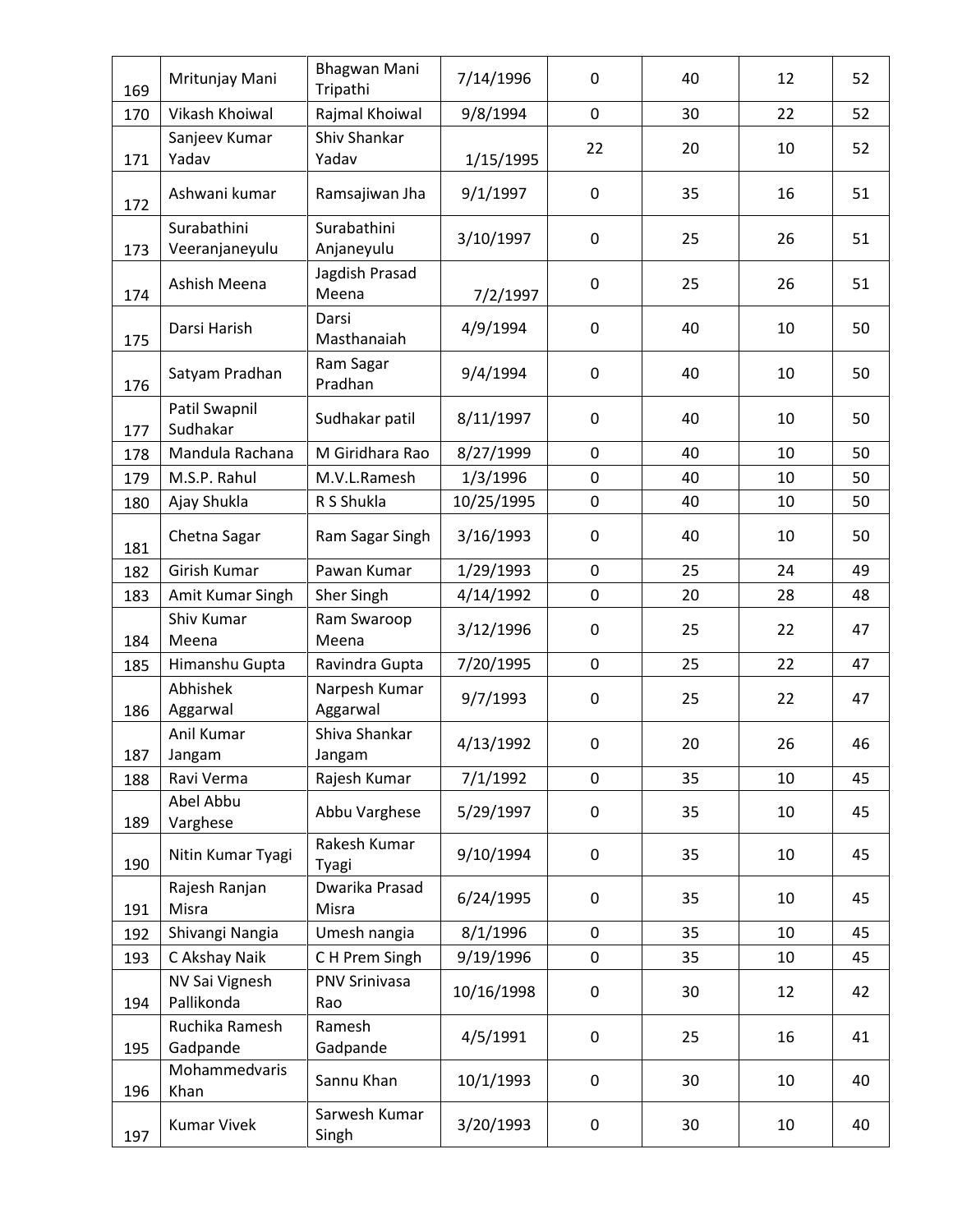|     | Tripathi Aparna                        | Rajeshmani R                       | 11/25/1996 | $\mathbf 0$ | 30 | 10 | 40 |
|-----|----------------------------------------|------------------------------------|------------|-------------|----|----|----|
| 198 | Rajeshmani                             | Tripathi<br>Kapil Dev              |            |             |    |    |    |
| 199 | Anurag Pandey                          | Pandey                             | 3/29/1999  | $\mathbf 0$ | 30 | 10 | 40 |
| 200 | Mohd Sajid<br>Hussain                  | Mohd Nayeem<br>Basha               | 6/20/1998  | 0           | 30 | 10 | 40 |
| 201 | Akshay Bhatnagar                       | Ranjeet<br>Bhatnagar               | 2/4/1994   | $\pmb{0}$   | 30 | 10 | 40 |
| 202 | Swati Mishra                           | Purna Deo<br>Mishra                | 12/21/1997 | $\mathbf 0$ | 30 | 10 | 40 |
| 203 | Pranjal Singh<br>Rajkumar              | Bhupesh<br>Chandra Singh           | 7/7/1996   | $\mathbf 0$ | 30 | 10 | 40 |
| 204 | Raj Kumar                              | Anand                              | 6/13/1996  | $\mathbf 0$ | 30 | 10 | 40 |
| 205 | Anurag Sharma                          | Vishwambhar<br>Nath Sharma         | 12/12/1991 | 0           | 25 | 10 | 35 |
| 206 | Shruti Jakhar                          | <b>Bijender Singh</b><br>Jakhar    | 10/12/1992 | $\mathbf 0$ | 25 | 10 | 35 |
| 207 | Murtiza Ali                            | <b>Bashir Ahmad</b><br><b>Bhat</b> | 6/3/1992   | $\mathbf 0$ | 25 | 10 | 35 |
| 208 | <b>Bhavik</b><br>Ramchandra<br>Kanekar | Ramchandra J.<br>Kanekar           | 5/7/1996   | $\pmb{0}$   | 25 | 10 | 35 |
| 209 | Surya Parkash                          | Ajit Singh                         | 10/10/1991 | $\mathbf 0$ | 25 | 10 | 35 |
| 210 | Adapa Karthik                          | Adapa Ravi                         | 6/4/1998   | $\pmb{0}$   | 25 | 10 | 35 |
| 211 | Aishwarya Ranjan<br>Gangajaliwale      | Ranjan<br>Gangajaliwale            | 9/27/1993  | 0           | 25 | 10 | 35 |
| 212 | Rohit Badjatya                         | Rajendra Kumar                     | 9/13/1994  | $\mathbf 0$ | 25 | 10 | 35 |
| 213 | Rashmi Bala                            | Ajai Kumar                         | 4/23/1990  | $\pmb{0}$   | 25 | 10 | 35 |
| 214 | Nirvit<br>Hasumkhbhai                  | Hasmukh Bhai                       | 7/19/1996  | $\pmb{0}$   | 25 | 10 | 35 |
| 215 | Ketan Ravindra<br><b>Bhadane</b>       | Ravindra<br>devidas<br>bhadane     | 2/19/1997  | 0           | 20 | 12 | 32 |
| 216 | Anand Satuppa<br><b>Burud</b>          | Satuppa                            | 9/10/1991  | $\mathbf 0$ | 20 | 10 | 30 |
| 217 | Suraj Kumar<br>Shasini                 | Jagadish<br>Chandra Shasini        | 9/10/1996  | $\mathbf 0$ | 20 | 10 | 30 |
| 218 | Suraj Matchu                           | <b>Balwan Singh</b>                | 11/15/1991 | $\mathbf 0$ | 20 | 10 | 30 |
| 219 | Baliram Satyavan<br>Dagade             | Satyavan M.<br>Dagade              | 9/21/1991  | $\pmb{0}$   | 20 | 10 | 30 |
| 220 | Shashank                               | Surendra Pal                       | 9/15/1992  | $\mathbf 0$ | 20 | 10 | 30 |
|     | Anand Kishor                           | Rajesh Prasad                      |            | $\pmb{0}$   | 20 | 10 | 30 |
| 221 | Agnihotri                              | Agnihotri                          | 6/6/1991   |             |    |    |    |
| 222 | Lavudya<br>Chakravarthi                | Lavudya Shankar<br>Naik            | 8/15/1993  | $\pmb{0}$   | 20 | 10 | 30 |
| 223 | Ghodeswar Ashish<br>Balkrishna         | Balkrishna S.<br>Ghodeswar         | 8/15/1993  | $\pmb{0}$   | 20 | 10 | 30 |
| 224 | Lokesh Lohar                           | Mangi Lal Lohar                    | 2/25/1996  | $\mathbf 0$ | 20 | 10 | 30 |
| 225 | Sweta Mishra                           | Purna Deo<br>Mishra                | 12/21/1997 | 0           | 20 | 10 | 30 |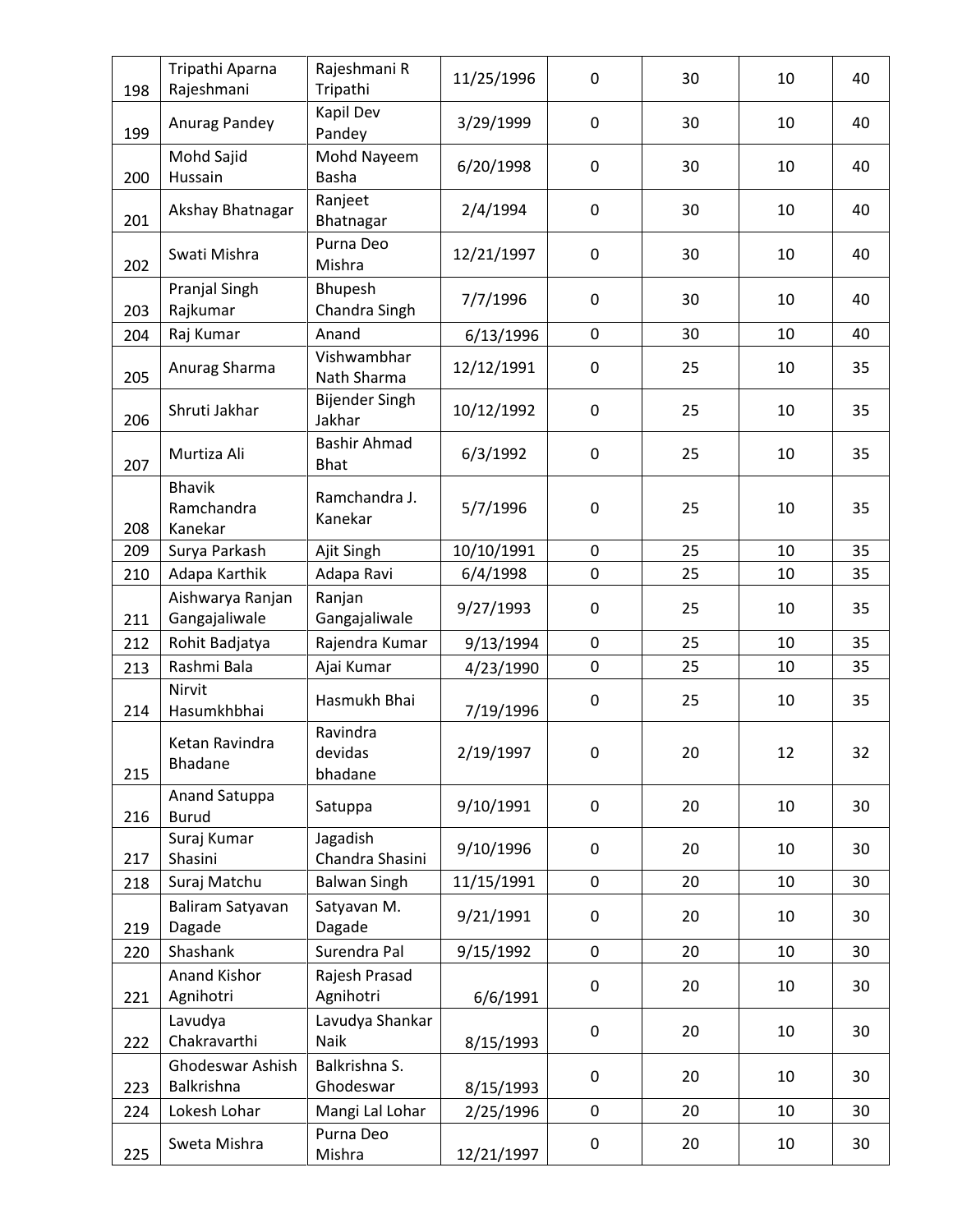**C.** List of Candidates who have withdrawn their candidature for the post of Assistant Manager/S&T.

|                | Name of the         |                         |                |
|----------------|---------------------|-------------------------|----------------|
| Sno.           | <b>Applicant</b>    | <b>Father's Name</b>    | DOB (dd/mm/yy) |
| 1              | Saagar Raj          | Bindu Nath Jha          | 03/10/1993     |
| $\overline{2}$ | Kacheriwala         | Kacheriwala             | 05/07/1991     |
|                | Mustufa Bhai        | Fakharuddinbhai D       |                |
| 3              | Soumya Goel         | <b>Ashok Kumar Goel</b> | 12/18/1998     |
| 4              | <b>Ritesh Rawat</b> | P.N. Singh Rawat        | 08/18/1990     |

Shortlisted candidates for the posts of Assistant Manager/S&T as per table A above are directed to attend Interview through video conferencing as per the details below:

| Post                     | <b>No. Of Candidates</b> | Date of Interview               | <b>Time &amp; Venue</b>                                                                                                                                                                                                                       |
|--------------------------|--------------------------|---------------------------------|-----------------------------------------------------------------------------------------------------------------------------------------------------------------------------------------------------------------------------------------------|
| Assistant<br>Manager/S&T | 10                       | 8 <sup>th</sup> September, 2021 | The interview would be conducted through<br>Online Mode. The scheduled time and link for<br>online interview for each candidate will be<br>shared separately one day before the<br>interview date on e-mail IDs of shortlisted<br>candidates. |

**Note- Candidature of shortlisted candidates for interview is purely provisional subject to subsequent verification of all original documents for assessment of final eligibility of selected candidates as per eligibility criteria mentioned in the advertisement for the above said post.**

## **General Instructions:**

- (i) The candidates are once again advised to check their eligibility thoroughly before appearing for the interview to avoid disappointment at later stage. If any discrepancies are found at any stage of the recruitment process, the candidature of the candidate will be immediately cancelled.
- (ii) IRCON shall be free to reject any application at any stage of the recruitment process, if the candidate is found ineligible for the respective post. The decision of IRCON in all matters regarding eligibility of the candidates at all stages of selection and any other matter relating to recruitment shall be final. No correspondence or enquiries shall be entertained by IRCON, in this regard.
- (iii) The applicants are required to submit relevant documents in relation to duration of experience i.e. clearly specifying the date of joining and date of relieving from the respective Organization and the relevant documents in relation to Salary Particulars or CTC, wherever applicable, as per the Advertisement.
- (iv) IRCON will not entertain any request for change of date and time schedule of document verification/ interview.
- (v) You will be required to produce your original experience certificate in the relevant fields as notified in the advertisement. Only those candidates who will be meeting the minimum educational and experience eligibility criteria as per aforesaid advertisement will be allowed to appear in the interview.